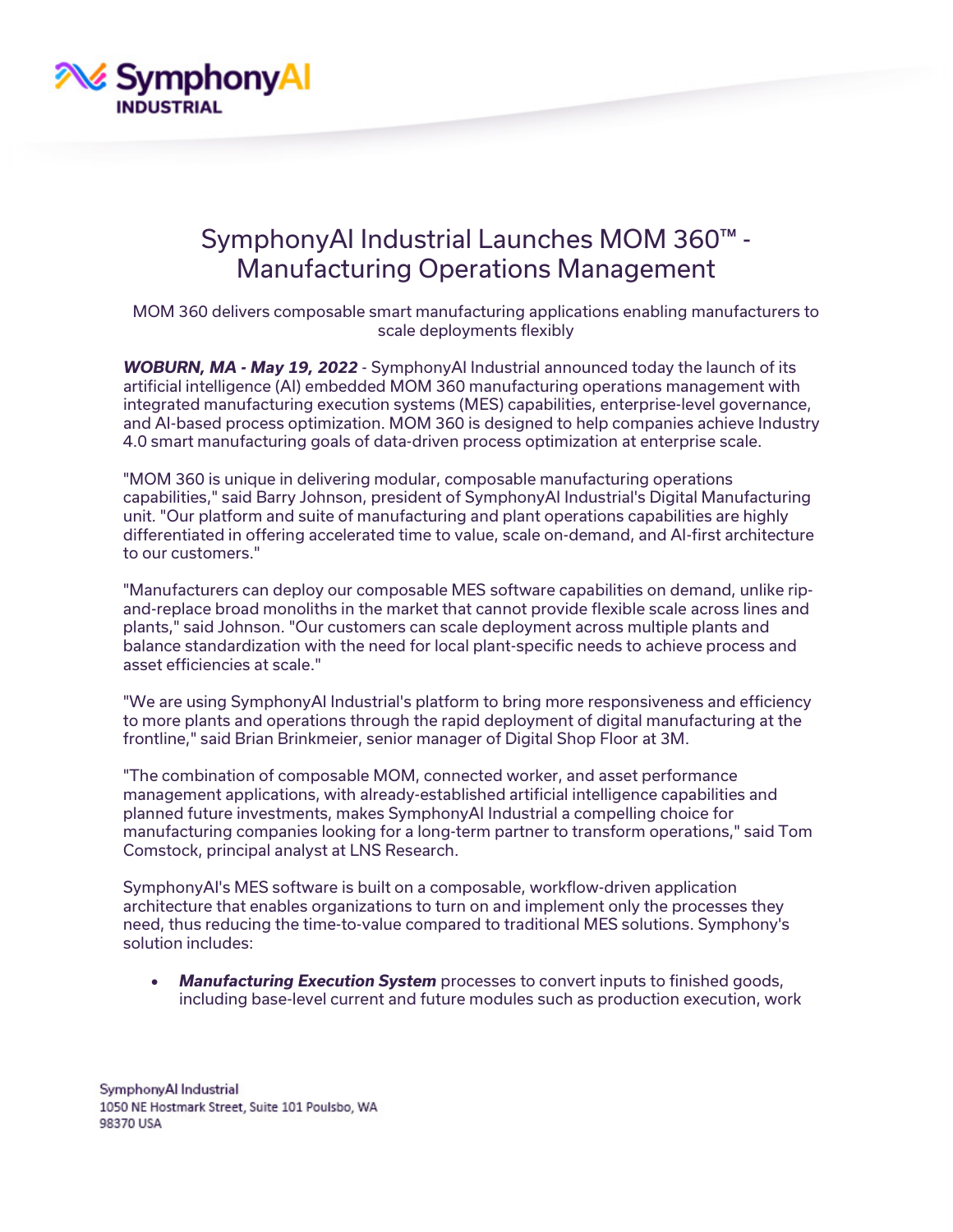

order processing and sequencing, incident management, material verification, and recipe management.

- *Integration Platform (IIoT 360)* 100+ pre-built connectors, ranging from sensors (Level 1) to enterprise systems (Level 4/5), provide easy integration into the manufacturing IT/OT ecosystem
- *EurekaAI* cloud-based IoT and AI platform supports high-speed data ingestion, multivariate model development and processing, and rich, predictive, and prescriptive open and closed-loop recommendations and reporting for enabling process lines to achieve "Golden Batch" to increase yield and sustainability.

SymphonyAI Industrial also announced a rich integration between MOM 360 and the recently acquired connected worker software, Proceedix. This changes how deskless workers work: anytime, anywhere, on smartphones, tablets, and smart glasses.

## *SymphonyAI Industrial*

SymphonyAI Industrial, a SymphonyAI business, is an innovator in industrial insight, accelerating autonomous plant operations. The industry leading EurekaAI/IoT platform and industrial optimization solutions connect tens of thousands of assets and workflows in manufacturing plants globally and process billions of data points daily, pushing new plateaus in operational intelligence.

- Digital manufacturing composable enterprise MOM/MES solutions can be operational in 90 days to connect devices, processes, people, and systems with harmonizing plant automation and control.
- Plant performance applications span asset predictive maintenance and process health and optimization, maintaining high availability of equipment, extending the life of capital assets, and reducing process variability.
- Connected frontline worker solutions mobilize people to handle even their most complex processes away from their desks with human-driven procedure and instruction support, using a combination of glasses, smartphones, tablets, and PCs.

SymphonyAI Industrial solutions provide high value to users by driving variability out of processes and optimizing operations for throughput, yield, energy efficiency, and sustainability.

## *PR contact: Tylor Fenhaus* – [tfenhaus@symphonyIndustrialAI.com](mailto:tfenhaus@symphonyIndustrialAI.com)

## *About SymphonyAI*

SymphonyAI is building the leading enterprise AI company for digital transformation across the most important and resilient growth industries, including retail, consumer packaged goods,

SymphonyAl Industrial 1050 NE Hostmark Street, Suite 101 Poulsbo, WA 98370 USA